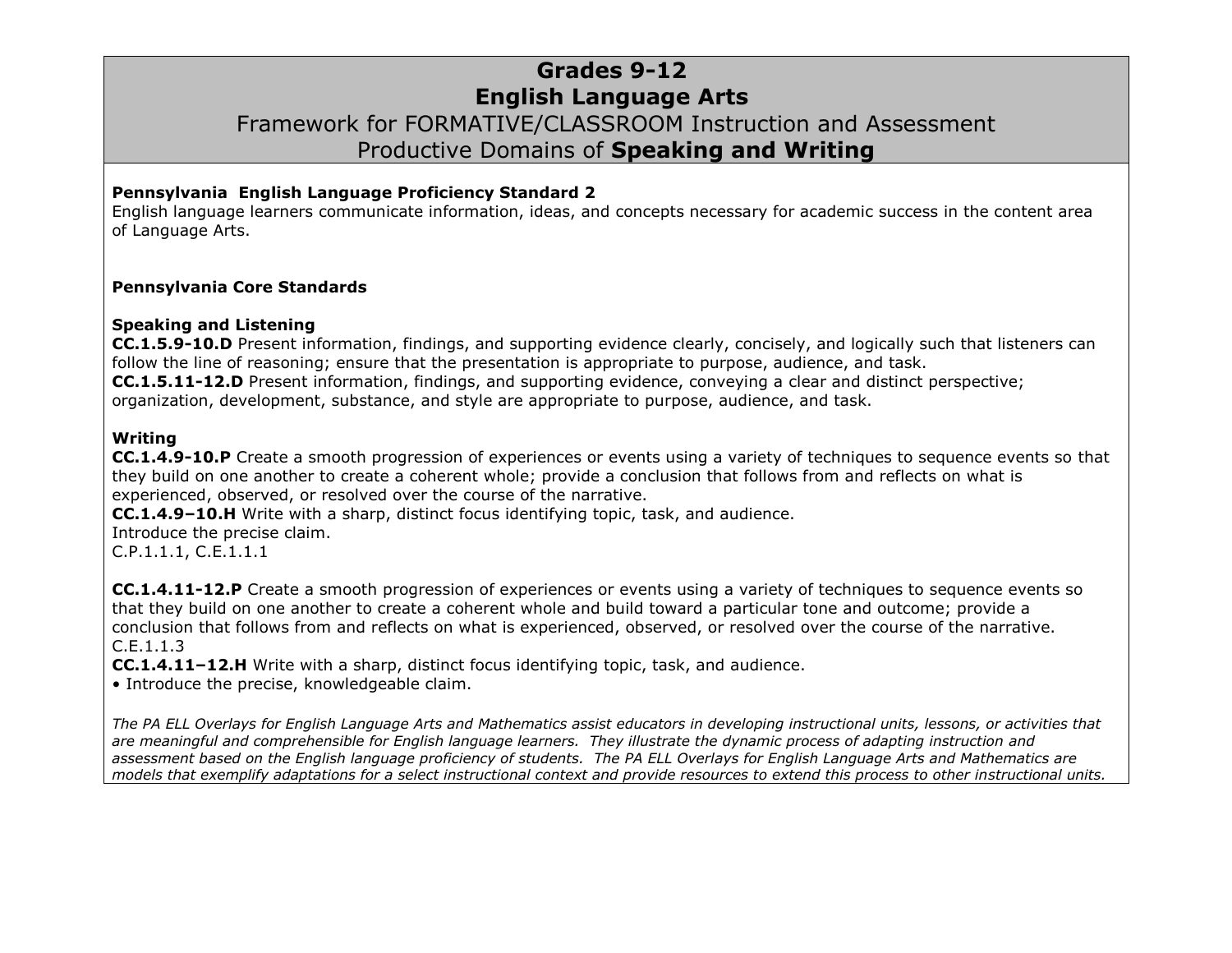# **Speaking Model Performance Indicator (MPI)**

**Classroom Context:** Formulate and express opinions and arguments.

| Cognitive Function: Students at all levels of English proficiency will FORMULATE and EXPRESS opinions and arguments. |                                                                                                                                                                                                                                                  |                                                                                                                                                                                                                                                                                                   |                                                                                                                                                                                                                                                     |                                                                                                                   |                                                                                                |                                                                                                                                      |                                                                                          |  |
|----------------------------------------------------------------------------------------------------------------------|--------------------------------------------------------------------------------------------------------------------------------------------------------------------------------------------------------------------------------------------------|---------------------------------------------------------------------------------------------------------------------------------------------------------------------------------------------------------------------------------------------------------------------------------------------------|-----------------------------------------------------------------------------------------------------------------------------------------------------------------------------------------------------------------------------------------------------|-------------------------------------------------------------------------------------------------------------------|------------------------------------------------------------------------------------------------|--------------------------------------------------------------------------------------------------------------------------------------|------------------------------------------------------------------------------------------|--|
| <b>Concepts</b>                                                                                                      | <b>Competencies</b>                                                                                                                                                                                                                              | <b>Vocabulary</b><br>and Topic<br><b>Related</b><br>Language                                                                                                                                                                                                                                      | <b>Proficiency</b><br>Level 1<br><b>Entering</b>                                                                                                                                                                                                    | <b>Proficiency</b><br><b>Level 2</b><br><b>Emerging</b>                                                           | <b>Proficiency</b><br>Level 3<br><b>Developing</b>                                             | <b>Proficiency</b><br>Level 4<br><b>Expanding</b>                                                                                    | <b>Proficiency</b><br>Level 5<br><b>Bridging</b>                                         |  |
| Purpose,<br>audience, and<br>task                                                                                    | Present<br>information,<br>findings, and<br>supporting<br>evidence,<br>conveying a<br>clear and distinct<br>perspective;<br>organization,<br>development,<br>substance, and<br>style are<br>appropriate to<br>purpose,<br>audience, and<br>task. | Appropriate<br>language<br>Body language<br>cues<br>Conversations/<br>discussions<br>Controlling<br>point<br>Intonation<br>Pace<br>Structure<br>Thesis<br>Volume<br>Transitions<br>In my opinion,<br>Moreover,<br>In addition,<br>Furthermore,<br>A case in point,<br>Clearly,<br>In other words, | Restate words<br>or phrases<br>related to a<br>claim or<br>position using<br>teacher-<br>prepared<br>notecards with<br>phrases and<br>visuals,<br>following<br>explicit,<br>repeated<br>examples, as<br>modeled and<br>monitored by<br>the teacher. | Answer "wh"<br>questions<br>about a claim<br>or position<br>using labeled<br>pictures with<br>teacher<br>support. | Relate a claim<br>or position<br>using visual<br>support and a<br>word bank with<br>a partner. | Discuss or<br>extend a claim<br>or position<br>within familiar<br>contexts using<br>visual support<br>and notes in a<br>small group. | Explain a claim<br>or position<br>within an oral<br>presentation<br>using note<br>cards. |  |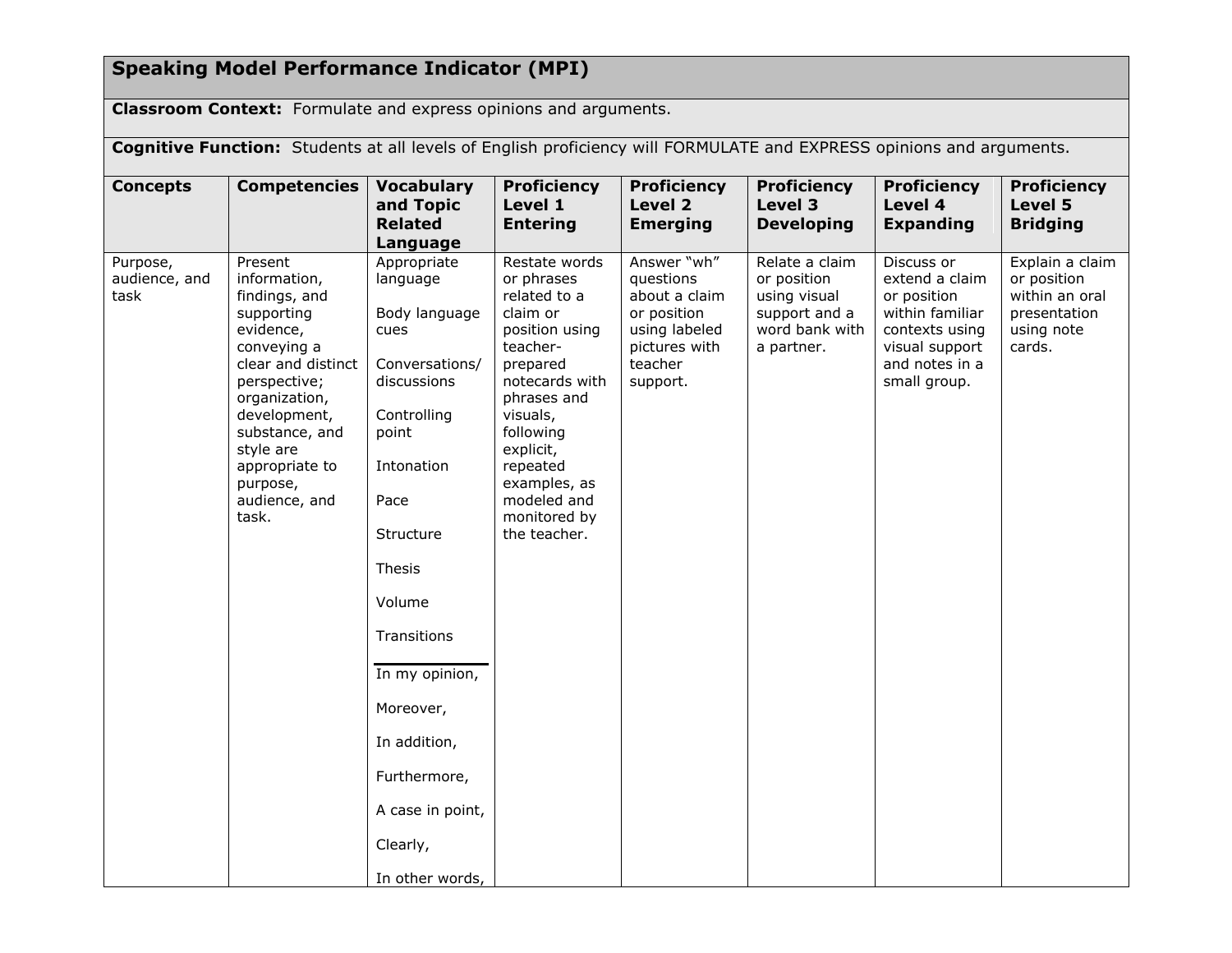## **Writing Model Performance Indicator (MPI)**

**Classroom Context:** Express opinions and arguments.

**Cognitive Function:** Students at all levels of English proficiency will EXPRESS opinions and arguments.

| <b>Concepts</b>                                     | <b>Competencies</b>                                                                                                                                                     | <b>Vocabulary</b><br>and Topic<br><b>Related</b><br>Language                                                                                                                                                                                                                              | <b>Proficiency</b><br>Level 1<br><b>Entering</b>                                                                                                                                                                          | <b>Proficiency</b><br>Level 2<br><b>Emerging</b>                                                                                                                        | <b>Proficiency</b><br>Level 3<br><b>Developing</b>                                                                                                 | <b>Proficiency</b><br>Level 4<br><b>Expanding</b>                                                                                                  | <b>Proficiency</b><br>Level 5<br><b>Bridging</b>                                                                                                                               |
|-----------------------------------------------------|-------------------------------------------------------------------------------------------------------------------------------------------------------------------------|-------------------------------------------------------------------------------------------------------------------------------------------------------------------------------------------------------------------------------------------------------------------------------------------|---------------------------------------------------------------------------------------------------------------------------------------------------------------------------------------------------------------------------|-------------------------------------------------------------------------------------------------------------------------------------------------------------------------|----------------------------------------------------------------------------------------------------------------------------------------------------|----------------------------------------------------------------------------------------------------------------------------------------------------|--------------------------------------------------------------------------------------------------------------------------------------------------------------------------------|
| Focus for<br>writing<br>Organization<br>for writing | Introduce a<br>precise,<br>knowledgeable<br>claim.<br>Create<br>organization that<br>logically<br>sequences<br>claim(s),<br>counterclaims,<br>reasons, and<br>evidence. | Appropriate<br>language<br>In my opinion,<br>Moreover,<br>In addition,<br>Furthermore,<br>A case in point,<br>Clearly,<br>In other words,<br>Conversely,<br>However,<br>Nevertheless,<br>On the<br>contrary,<br>On the other<br>hand,<br>While this may<br>be true,<br>Above all,<br>More | Draw and label<br>a series of<br>pictures related<br>to a claim or<br>position using<br>an illustrated<br>word bank,<br>following<br>explicit,<br>repeated<br>examples, as<br>modeled and<br>monitored by<br>the teacher. | Generate<br>words and<br>phrases for<br>organizing a<br>claim or<br>position using<br>sentence<br>frames and an<br>illustrated word<br>bank with<br>teacher<br>support. | Compose<br>sentences that<br>establish and<br>support an<br>opinion or<br>argument with<br>a graphic<br>organizer and<br>rubric with a<br>partner. | Organize<br>sentences and<br>paragraphs for<br>an opinion or<br>argument<br>essay using a<br>graphic<br>organizer and<br>rubric with a<br>partner. | Compose a<br>cohesive,<br>detailed<br>opinion or<br>argument<br>essay including<br>grade level<br>transitions,<br>conventions,<br>and technical<br>language using<br>a rubric. |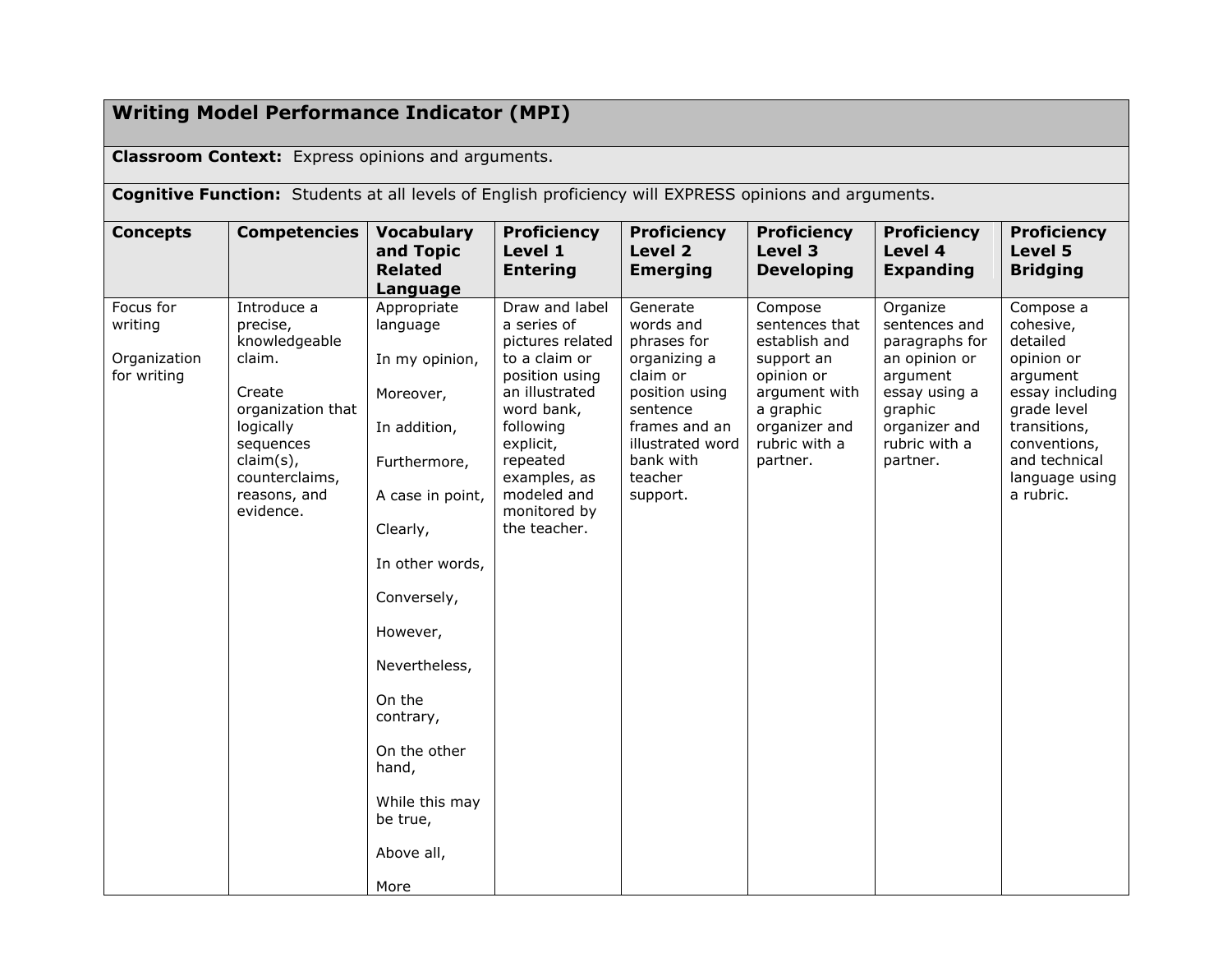|  | important,          |  |  |  |
|--|---------------------|--|--|--|
|  | Surely,             |  |  |  |
|  | Indeed,             |  |  |  |
|  | In fact,            |  |  |  |
|  | Without a<br>doubt, |  |  |  |

| Building Productive Model Performance Indicators (MPI) to differentiate and scaffold instruction per<br>English language proficiency level by adjusting the <i>language function</i> and <i>support</i> . |                     |                                                              |                                                                                                                                                                                   |                                                  |                                                    |                                                   |                                                  |  |  |
|-----------------------------------------------------------------------------------------------------------------------------------------------------------------------------------------------------------|---------------------|--------------------------------------------------------------|-----------------------------------------------------------------------------------------------------------------------------------------------------------------------------------|--------------------------------------------------|----------------------------------------------------|---------------------------------------------------|--------------------------------------------------|--|--|
| <b>Classroom Context:</b>                                                                                                                                                                                 |                     |                                                              |                                                                                                                                                                                   |                                                  |                                                    |                                                   |                                                  |  |  |
| <b>Cognitive Function:</b> Students at all levels of English proficiency will                                                                                                                             |                     |                                                              |                                                                                                                                                                                   |                                                  |                                                    |                                                   |                                                  |  |  |
| <b>Concepts</b>                                                                                                                                                                                           | <b>Competencies</b> | <b>Vocabulary</b><br>and Topic<br><b>Related</b><br>Language | <b>Proficiency</b><br>Level 1<br><b>Entering</b>                                                                                                                                  | <b>Proficiency</b><br>Level 2<br><b>Emerging</b> | <b>Proficiency</b><br>Level 3<br><b>Developing</b> | <b>Proficiency</b><br>Level 4<br><b>Expanding</b> | <b>Proficiency</b><br>Level 5<br><b>Bridging</b> |  |  |
|                                                                                                                                                                                                           |                     |                                                              | Language Function (differentiated measurable expectations of student language<br>use increasing in complexity and amount from English language proficiency level 1 to<br>level 5) |                                                  |                                                    |                                                   |                                                  |  |  |
|                                                                                                                                                                                                           |                     |                                                              | Identify                                                                                                                                                                          | Classify                                         | Produce                                            | Revise                                            | Prove                                            |  |  |
|                                                                                                                                                                                                           |                     |                                                              | Recognize                                                                                                                                                                         | Use                                              | Show                                               | Develop                                           | Critique                                         |  |  |
|                                                                                                                                                                                                           |                     |                                                              | Illustrate                                                                                                                                                                        | Categorize                                       | Construct                                          | Draw conclusions                                  | <b>Assess</b>                                    |  |  |
|                                                                                                                                                                                                           |                     |                                                              | Restate                                                                                                                                                                           |                                                  | Explain                                            | <b>Discuss</b>                                    | Defend                                           |  |  |
|                                                                                                                                                                                                           |                     |                                                              |                                                                                                                                                                                   |                                                  | Describe                                           | Compare/Contrast                                  | Apply                                            |  |  |
|                                                                                                                                                                                                           |                     |                                                              |                                                                                                                                                                                   |                                                  |                                                    |                                                   | Edit                                             |  |  |
|                                                                                                                                                                                                           |                     |                                                              | <b>Content Stem</b> (selected focus of grade-level curriculum for all students remains<br>constant across all English language proficiency levels)                                |                                                  |                                                    |                                                   |                                                  |  |  |
|                                                                                                                                                                                                           |                     |                                                              |                                                                                                                                                                                   |                                                  |                                                    |                                                   |                                                  |  |  |